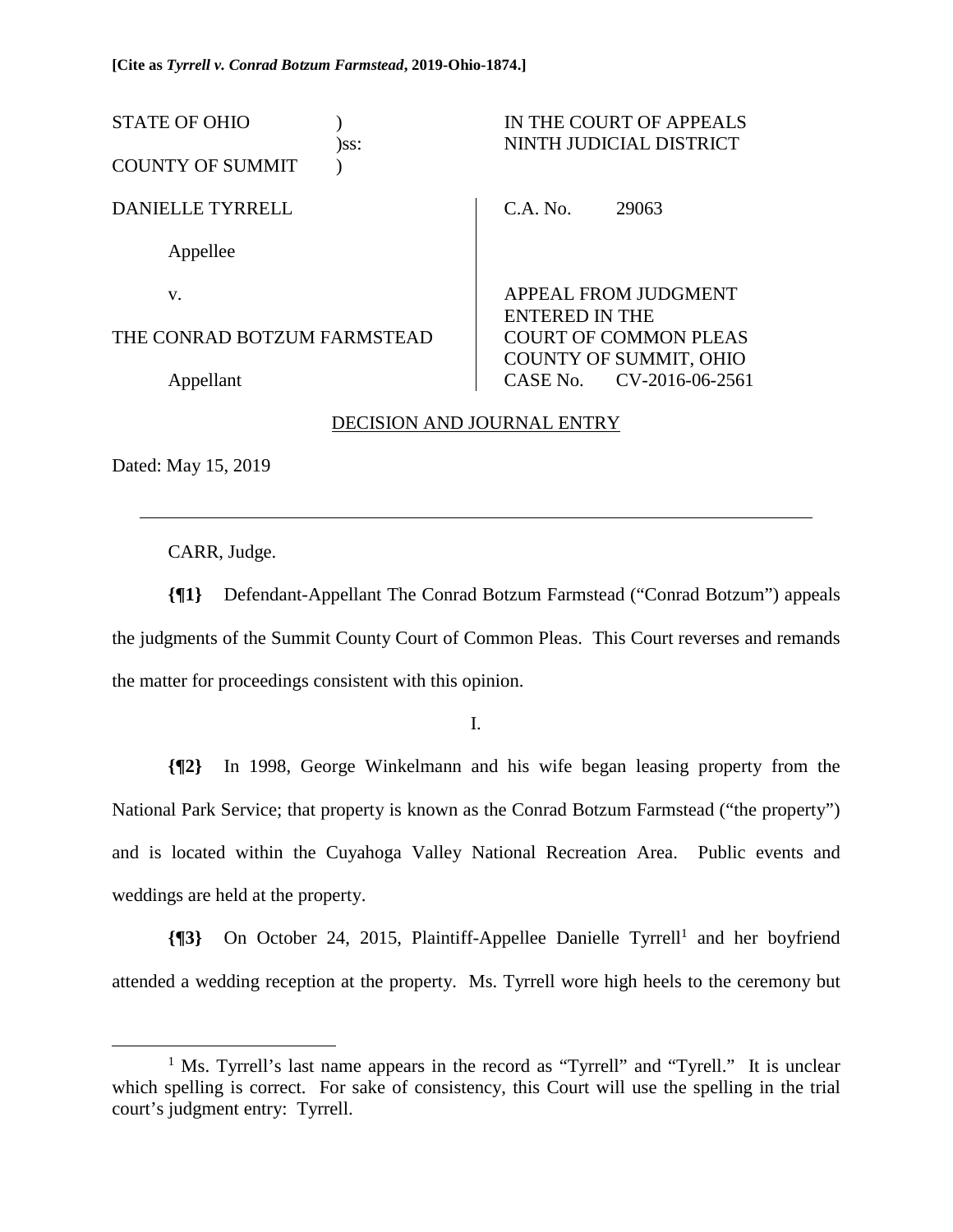knew that the reception was being held at a barn and so changed into cowboy boots before going to the reception in order to be more comfortable. She and her boyfriend arrived at the property around 5:00 p.m. or 5:30 p.m. When they arrived, the weather was "gloomy" but it was not raining at the time. It was still daylight.

**{¶4}** At the time Ms. Tyrrell and her boyfriend arrived, probably about 100 people were there and most of them were on the deck. On the deck there was a bar on the left and appetizer tables set up in the middle under an awning. While Ms. Tyrrell went up on the deck, she did not stay there as it was crowded. Instead, she went down to the fire pit. Ms. Tyrrell had two alcoholic drinks prior to dinner. She denied having any other alcoholic beverages that night.

**{¶5}** Dinner was held in the barn, but the guests had to go out to the deck to get food from the buffet line. After dinner, the tables were removed from the deck and the deck was used for dancing. The deck was then lit by string lights. The deck itself was wood and was constructed in a parquet style with a checkerboard pattern. During the evening it rained on and off with "heavy downpours."

**{¶6}** By the time the dancing started it was dark and Ms. Tyrrell was not able to see the deck floor very well. Ten to fifteen minutes after Ms. Tyrrell began dancing, she "fell down[ and] broke [her] ankle." Her "foot must have hit something and [her] ankle folded in half[.]" Ms. Tyrrell fell near one of the posts on the deck. At the time she fell, it was not raining, but the deck boards were wet. After she fell, she looked around and noticed that the deck was "uneven."

**{¶7}** Ms. Tyrrell was transported to the emergency room and ultimately had to have surgery to repair her ankle. The triage notes from the emergency room reflect that Ms. Tyrrell was "severely intoxicated" when she arrived there.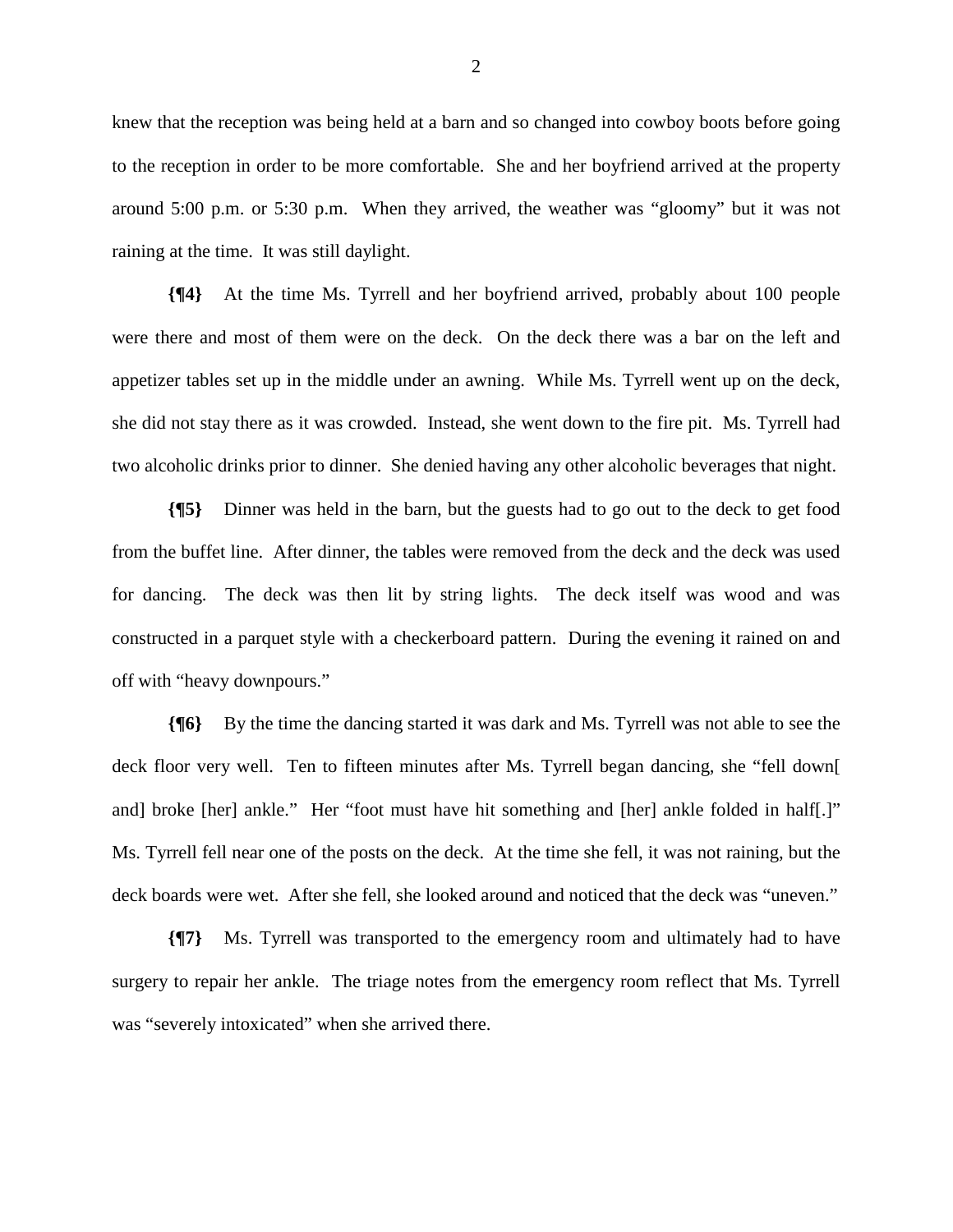**{¶8}** In June 2016, Ms. Tyrrell filed a complaint against Conrad Botzum and John Does 1-10. Ms. Tyrrell alleged that she tripped and fell due to improper maintenance and/or construction of the deck floor and that Conrad Botzum was negligent in maintaining the property. Subsequently, Conrad Botzum moved for summary judgment. After briefing, the motion was denied.

**{¶9}** The matter proceeded to a jury trial. Prior to the start of trial, the trial court concluded that neither Conrad Botzum's expert nor Ms. Tyrrell's expert could opine as to what caused Ms. Tyrrell's fall. At the close of Ms. Tyrrell's case, Conrad Botzum moved for a directed verdict and renewed its motion for summary judgment. After the close of all of the evidence, Conrad Botzum renewed its motions.

**{¶10}** The jury found in favor in Ms. Tyrrell. In so doing, it specifically concluded that Conrad Botzum was negligent and that its negligence was a direct and proximate cause of Ms. Tyrrell's injuries. The jury found Conrad Botzum 51% at fault and Ms. Tyrrell 49% at fault. The jury awarded a total of \$57,345.50 in compensatory damages. On December 27, 2017, the trial court issued a judgment entry awarding Ms. Tyrrell \$57,350.55 in damages. On January 19, 2018, the trial court issued a nunc pro tunc entry to correct the award amount to \$29,248.78 based upon the jury's fault determination.

**{¶11}** Ms. Tyrrell filed a motion for prejudgment interest and costs and Conrad Botzum filed a motion for new trial, remittitur, and for judgment notwithstanding the verdict. A hearing was held on the motions, at which time the trial court indicated that it would deny the motion for prejudgment interest, but would "apportion costs against the defendant." In addition, the trial court denied Conrad Botzum's motions. Subsequently, the trial court issued a judgment entry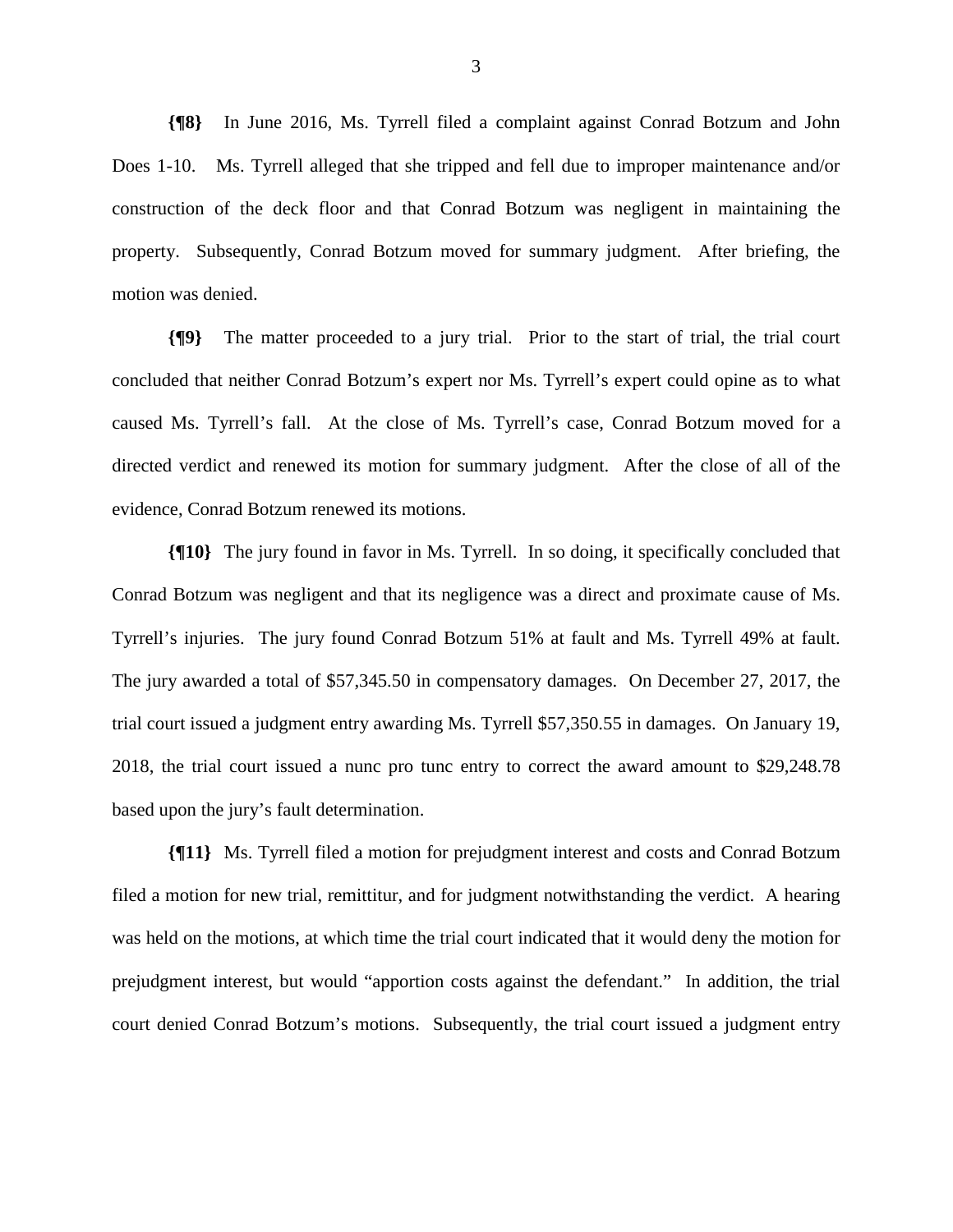addressing those motions. However, the trial court's entry indicated that "Plaintiff's Motion for Prejudgment Interest and Costs is not well-taken and shall be DENIED." (Emphasis in original.)

**{¶12}** Thereafter, Conrad Botzum filed a notice of appeal and has raised three assignments of error for our review. Subsequently, Conrad Botzum brought it to this Court's attention that the trial court, sua sponte, several months later, on January 18, 2019, issued an entry stating that "[c]osts of this action are hereby assessed to Defendant." Conrad Botzum filed a motion with this Court to supplement the appeal with the trial court's entry and to strike it because the trial court lacked jurisdiction to enter the order. *See* Civ.R. 60(A). Ms. Tyrrell has conceded such an entry was issued.

**{¶13}** This Court declines to supplement the appeal with the entry, as, in light of this Court's disposition of the appeal, the issue is moot.

## II.

### **ASSIGNMENT OF ERROR I**

# THE TRIAL COURT ERRED IN DENYING THE CONRAD BOTZUM FARMSTEAD'S MOTION FOR SUMMARY JUDGMENT, DIRECTED VERDICT AND JNOV.

**{¶14}** Conrad Botzum argues in its first assignment of error that the trial court erred in denying its motions for summary judgment, directed verdict, and motion for judgment notwithstanding the verdict. As we conclude that Conrad Botzum's argument concerning the motion for judgment notwithstanding the verdict is dispositive of this appeal, we will begin our discussion with it.

**{¶15}** Inter alia, Conrad Botzum argued below, and on appeal, that it was entitled to judgment notwithstanding the verdict because Ms. Tyrrell failed to demonstrate at trial that Conrad Botzum's negligence was the proximate cause of her fall and injuries. Because we agree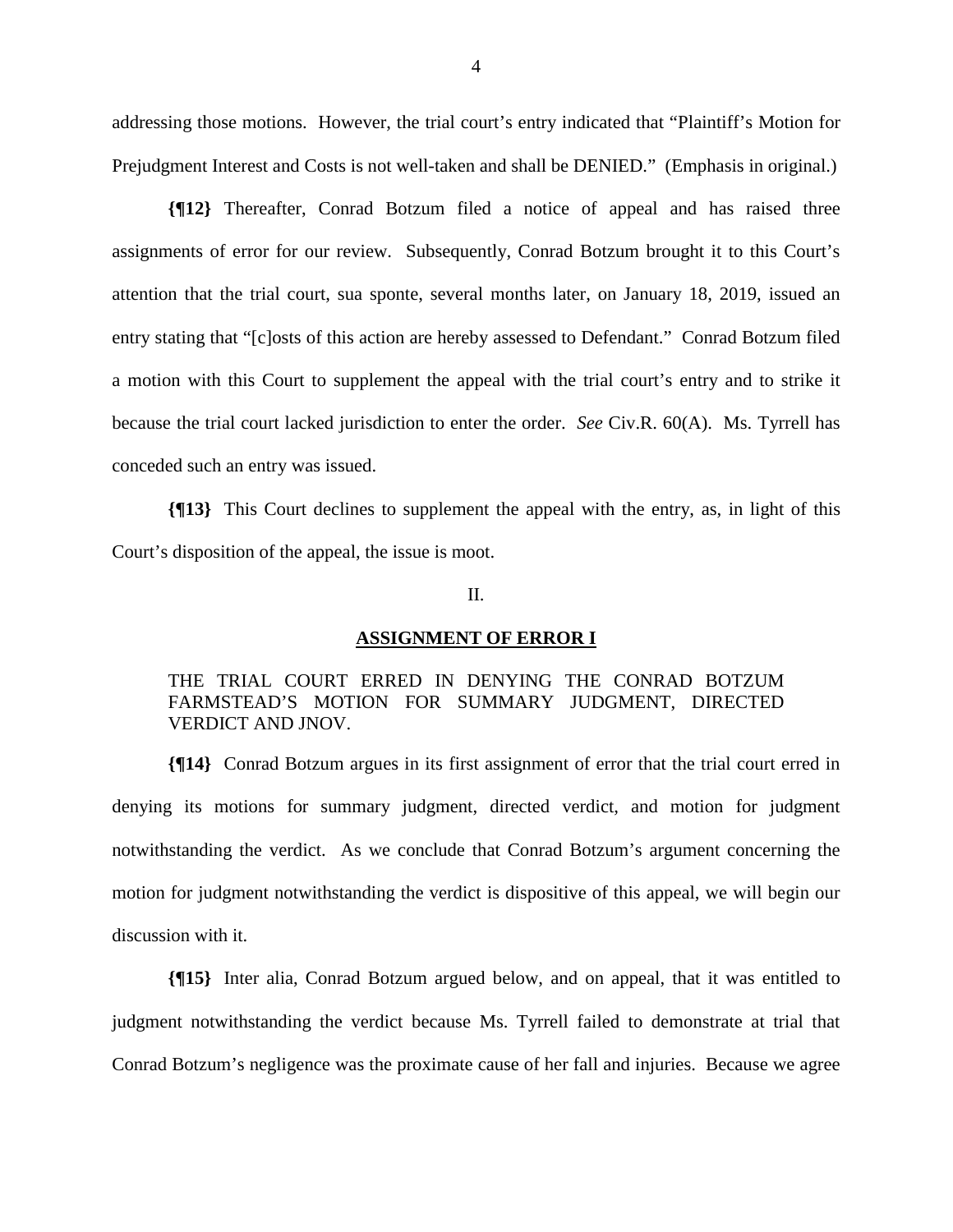that the trial testimony does not provide sufficient evidence as to what caused Ms. Tyrrell's fall we agree.

**{¶16}** After a court enters judgment on a jury's verdict, a party may file a motion for judgment notwithstanding the verdict to have the judgment set aside on grounds other than weight of the evidence. *See* Civ.R. 50(B). "J[udgment notwithstanding the verdict] is proper if upon viewing the evidence in a light most favorable to the non-moving party and presuming any doubt to favor the non[-]moving party reasonable minds could come to but one conclusion, that being in favor of the moving party." *McMichael v. Akron Gen. Med. Ctr.*, 9th Dist. Summit No. 28333, 2017-Ohio-7594, ¶ 10, quoting *Williams v. Spitzer Auto World, Inc.*, 9th Dist. Lorain No. 07CA009098, 2008-Ohio-1467, ¶ 9. "If reasonable minds could reach different conclusions, the motion must be denied." *McMichael* at ¶ 10, quoting *Magnum Steel & Trading, L.L.C. v. Mink*, 9th Dist. Summit Nos. 26127, 26231, 2013-Ohio-2431, ¶ 12. "A de novo standard of review applies to a trial court's decision to grant or deny a motion for [judgment notwithstanding the verdict]." *McMichael* at ¶ 10.

**{¶17}** "To prevail on a claim of negligence, a plaintiff must establish the existence of a duty, a breach of that duty, and an injury proximately resulting from the breach of duty." (Internal quotations and citation omitted.) *Baker v. Bob Evans Farms, Inc.*, 9th Dist. Wayne No. 13CA0023, 2014-Ohio-2850, ¶ 10. In the context of summary judgment, this Court has concluded that "[t]he mere fact that damage occurred [is] not, in and of itself, proof of negligence." (Internal quotations and citation omitted.) *Williams v. Portage Country Club Co.*, 9th Dist. Summit No. 28445, 2017-Ohio-8986, ¶ 14. "[I]f the plaintiff's evidence on the issue of proximate cause is so meager and inconclusive that a finding of proximate cause would rest solely on speculation and conjecture, the defendant is entitled to judgment as a matter of law."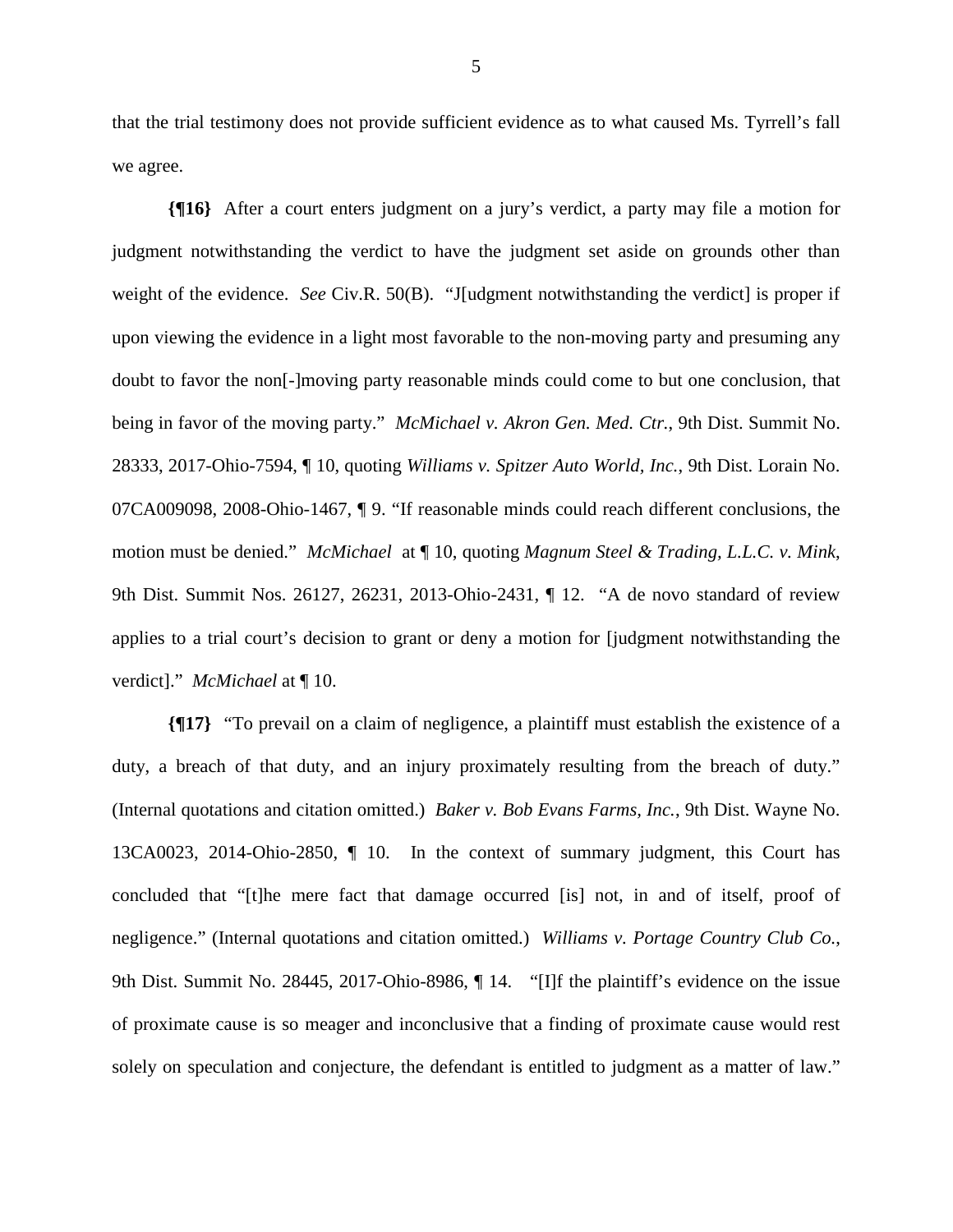*Id.*, quoting *Thewlis v. Munyon*, 9th Dist. Medina No. 2262-M, 1994 WL 57787, \*4 (Feb. 16, 1994).

**{¶18}** As noted above, neither expert was permitted to testify as to the cause of Ms. Tyrrell's fall. While there is much discussion in the trial testimony about the location of the fall, the characteristics of the deck boards, the lighting, the weather, and the number of people, there is little discussion about the cause of Ms. Tyrrell's fall.

**{¶19}** Ms. Tyrrell's own testimony does not provide evidence of what caused her fall. When asked about the fall, Ms. Tyrrell testified that, "[she] was dancing, like [she] always do[es,] and [her] foot must have hit something and [her] ankle folded in half[.]" She indicated that she fell backwards and fell near one of the poles. When asked whether she had noticed any of the boards before she fell, Ms. Tyrrell averred that she "wasn't really paying attention to the deck" but did notice that it "was parquet style." After she fell, Ms. Tyrrell indicated that she noticed that the deck was "uneven." She maintained that she found herself sitting on top of the uneven boards after she fell. Ms. Tyrrell was asked whether her cowboy boot caught on anything when she fell and she replied that she did not "know if it caught on anything. Maybe[.]" Yet, Ms. Tyrrell never identified what it was that she believed her foot hit or caught on that caused her to fall.

**{¶20}** Another wedding guest who did not know Ms. Tyrrell prior to the wedding also testified via video deposition at trial. The guest saw Ms. Tyrrell fall, however, he denied seeing her feet or knees as she fell. He testified that he "just saw her drop down." When asked if he knew what caused Ms. Tyrrell to fall, the guest stated that "[he] couldn't say for certain." The guest was then asked whether he observed anything around where Ms. Tyrrell fell that would cause him to be concerned. The guest replied that "the deck was uneven." The guest explained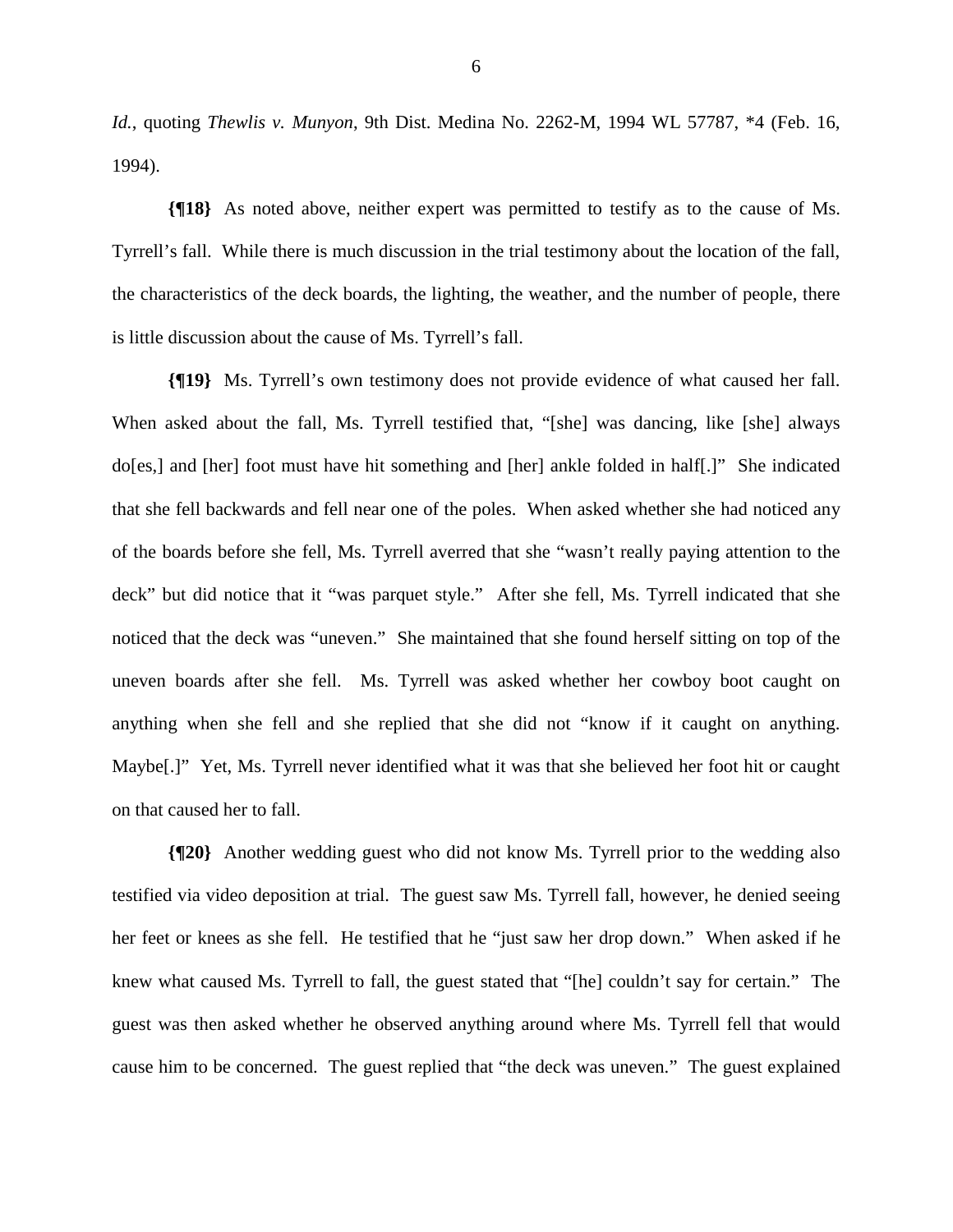that he meant there were "[d] ifferences in the elevation of the  $-$  it was kind of like a parquet deck." The guest was then asked if he believed that the different heights of the boards caused Ms. Tyrrell to fall. The guest nodded affirmatively and responded, "[m]ost likely."

**{¶21}** Finally, there was testimony from the bride that addressed causation. The bride also did not see Ms. Tyrrell's foot come down as she fell but did notice when she fell. She testified that she assumed that Ms. Tyrrell's chosen footwear caused her to fall. The bride stated that she noticed that Ms. Tyrrell had cowboy boots on and the bride knew that "cowboy boots with a wooden heel [are] slippery on any kind of surface[.]"

**{¶22}** Here, Ms. Tyrrell never identified at trial what she believed caused her fall. Further, we conclude that the wedding guest's testimony as to causation was based on speculation, as was the bride's. Neither the guest nor the bride saw Ms. Tyrrell's feet as she was falling and the guest did not even answer "yes" when asked if he believed that the different heights of the boards caused the fall; instead he responded, "[m]ost likely." While both the guest and the bride saw Ms. Tyrrell fall, neither of them saw what caused her to fall. Instead, their testimony offered theories as to what may have happened.

**{¶23}** Accordingly, even assuming that the trial record supported that Conrad Botzum breached a duty of care, there was insufficient evidence to establish that any breach caused Ms. Tyrrell's fall. *See Williams*, 2017-Ohio-8986, at ¶ 14. Therefore, the trial court erred in failing to grant Conrad Botzum's motion for judgment notwithstanding the verdict. In light of this conclusion, the Court declines to address Conrad Botzum's remaining arguments in this assignment of error as they have been rendered moot. Conrad Botzum's first assignment of error is sustained to the extent it argues that the trial court erred in denying its motion for judgment notwithstanding the verdict.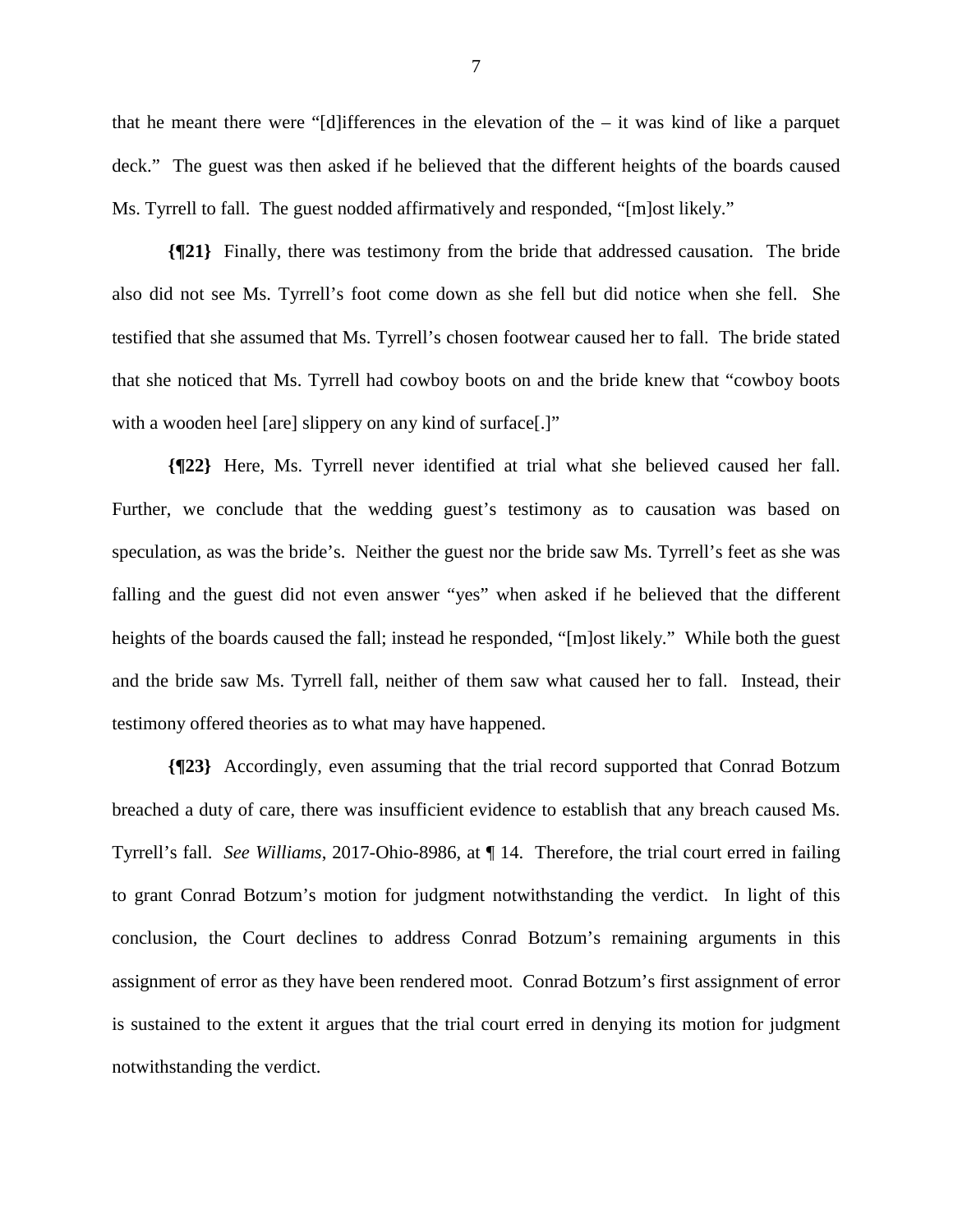#### **ASSIGNMENT OF ERROR II**

# THE TRIAL COURT ERRED IN DENYING THE CONRAD BOTZUM FARMSTEAD'S MOTION FOR NEW TRIAL.

#### **ASSIGNMENT OF ERROR III**

## THE TRIAL COURT ERRED IN GIVING IMPROPER JURY INSTRUCTIONS, INTERROGATORIES, AND VERDICT FORMS.

**{¶24}** Conrad Botzum argues in its second assignment of error that the trial court erred in denying its motion for a new trial. It argues in its third assignment of error that the trial court erred in giving improper jury instructions, interrogatories, and verdict forms. In light of this Court's resolution of the first assignment of error, these assignments of error have been rendered moot and we decline to address them.

### III.

**{¶25}** Conrad Botzum's first assignment of error is sustained to the extent that it argues that the trial court erred in failing to grant its motion for judgment notwithstanding the verdict. Conrad Botzum's remaining assignments of error are moot. The judgment of the Summit County Court of Common Pleas is reversed and the matter is remanded for proceedings consistent with this decision.

> Judgment reversed, and cause remanded.

There were reasonable grounds for this appeal.

 We order that a special mandate issue out of this Court, directing the Court of Common Pleas, County of Summit, State of Ohio, to carry this judgment into execution. A certified copy of this journal entry shall constitute the mandate, pursuant to App.R. 27.

 $\overline{a}$